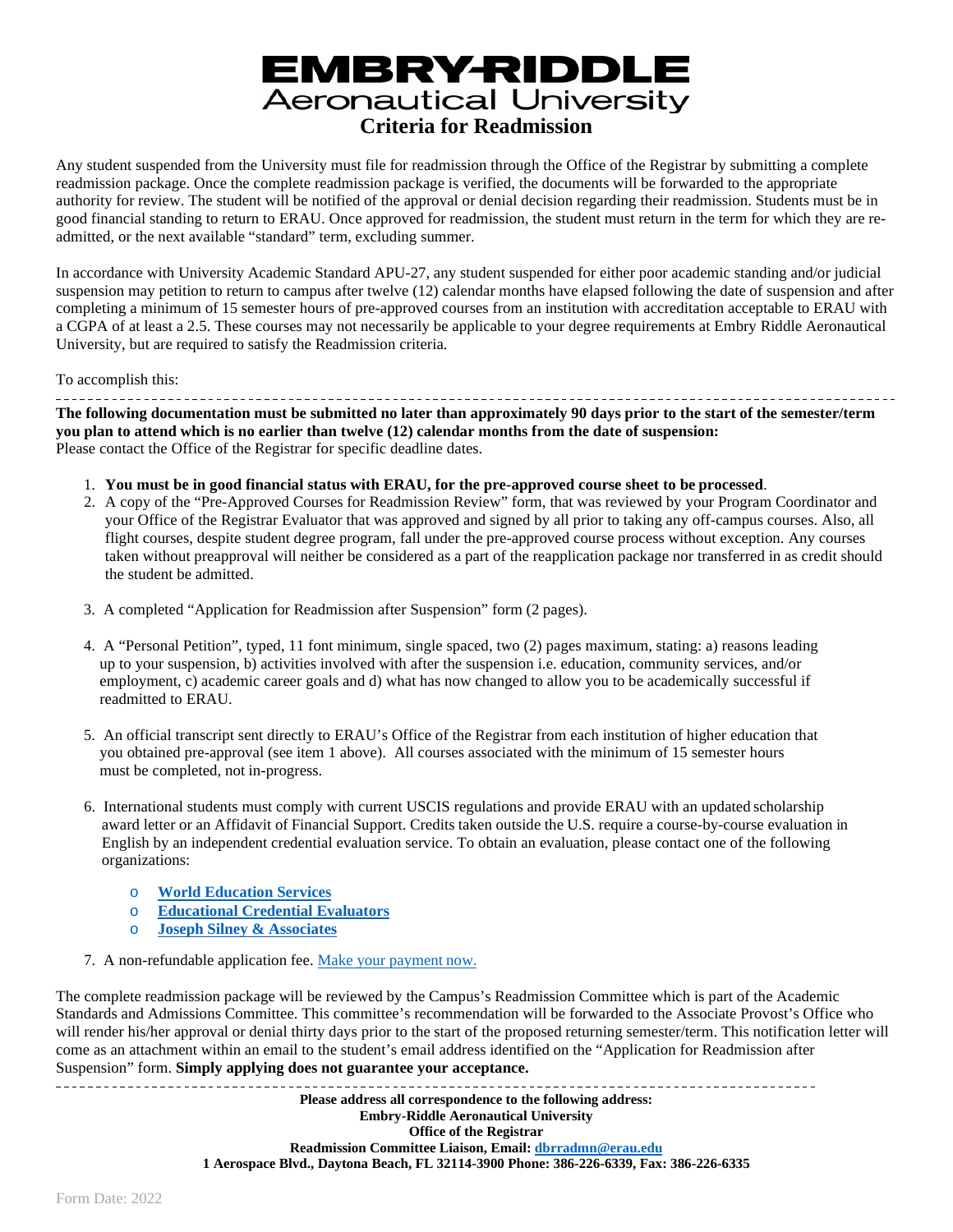## EMBRY-RIDDLE **Aeronautical University**

#### **Pre-Approved Courses for Readmission Review**

Instructions: **Please note, you must be in good financial status with ERAU for this form to be processed.**

- 1. The Student will complete the middle portion of this form including the name of the institution to attend, semester/term, institution's course designations and their ERAU equivalent course.
- 2. The Student will submit this form and a syllabus for each requested course to their Program Coordinator.
- 3. The Program Coordinator will review your transcript and assist you in this selection process.
- 4. Once approved, the Program Coordinate will sign this form and submit this form along with each course syllabus to your Evaluator in the Office of the Registrar.
- 5. The Evaluator will review these courses and determine if they are equivalent (Y) or not equivalent (N) for possible transfer credit and sign the form. The Evaluator will then email this to the student for his/her signature.
- 6. The Student will then email this signed form back to their Evaluator which will serve as the student's commitment.
- 7. The Evaluator will then record this for reference in ERAU's system which will be used to assess whether the Student satisfied the commitment or not at the time of the readmission request.
- **8.** Credits taken outside the U.S. require a course-by-course evaluation in English by an independent credential evaluation service. To obtain an evaluation, please contact one of the following organizations: **[World Education Services](https://www.wes.org/)**[,](https://www.ece.org/) **[Educational Credential Evaluators](https://www.ece.org/)**, **[Joseph Silney &](https://www.jsilny.org/html/foreign.htm) Associates**
- 9. The Student will then take the courses, at the designated institution and semester/term identified on this form. **NOTE:** Any changes to this commitment must be pre-approved. This form is required for each institution and each semester/term. The Student will request an official transcript to be sent to ERAU once each term is completed.

| Student Name:        |  |
|----------------------|--|
|                      |  |
| Name of Institution: |  |
|                      |  |

| <b>Requested Courses</b> |              |               |               | <b>ERAU Equivalent</b> |               |  |
|--------------------------|--------------|---------------|---------------|------------------------|---------------|--|
| <b>Course</b>            | <b>Title</b> | <b>CR HRS</b> | <b>Course</b> | <b>Title</b>           | <b>CR HRS</b> |  |
|                          |              | Y/N           |               |                        |               |  |
|                          |              | Y/N           |               |                        |               |  |
|                          |              | Y/N           |               |                        |               |  |
|                          |              | Y/N           |               |                        |               |  |
|                          |              | Y/N           |               |                        |               |  |
|                          |              |               |               |                        |               |  |

Courses with unsatisfactory grades at ERAU should be repeated in residence. Repeating courses at another institution **does not change the** ERAU GPA. **Grades of "F", "D" or courses not pre-approved are not transferrable.**

Comments:

**Program Coordinator Signature Date Office of the Registrar, Evaluator Signature Date (Indicates the student has been advised for pre-approved courses only) (Indicates course equivalent determination only)** 

**Flight Coordinator Signature Date Date Coordinator Signature Date Coordinator is approved to take above flight courses off campus) Coordination Coordinator Coordinate Coordinate Coordinate Coordinate (Indicates student is approved to take above flight coursesoff campus) (Indicates acceptance of the above) (Necessary for Flight Courses Only)**

L.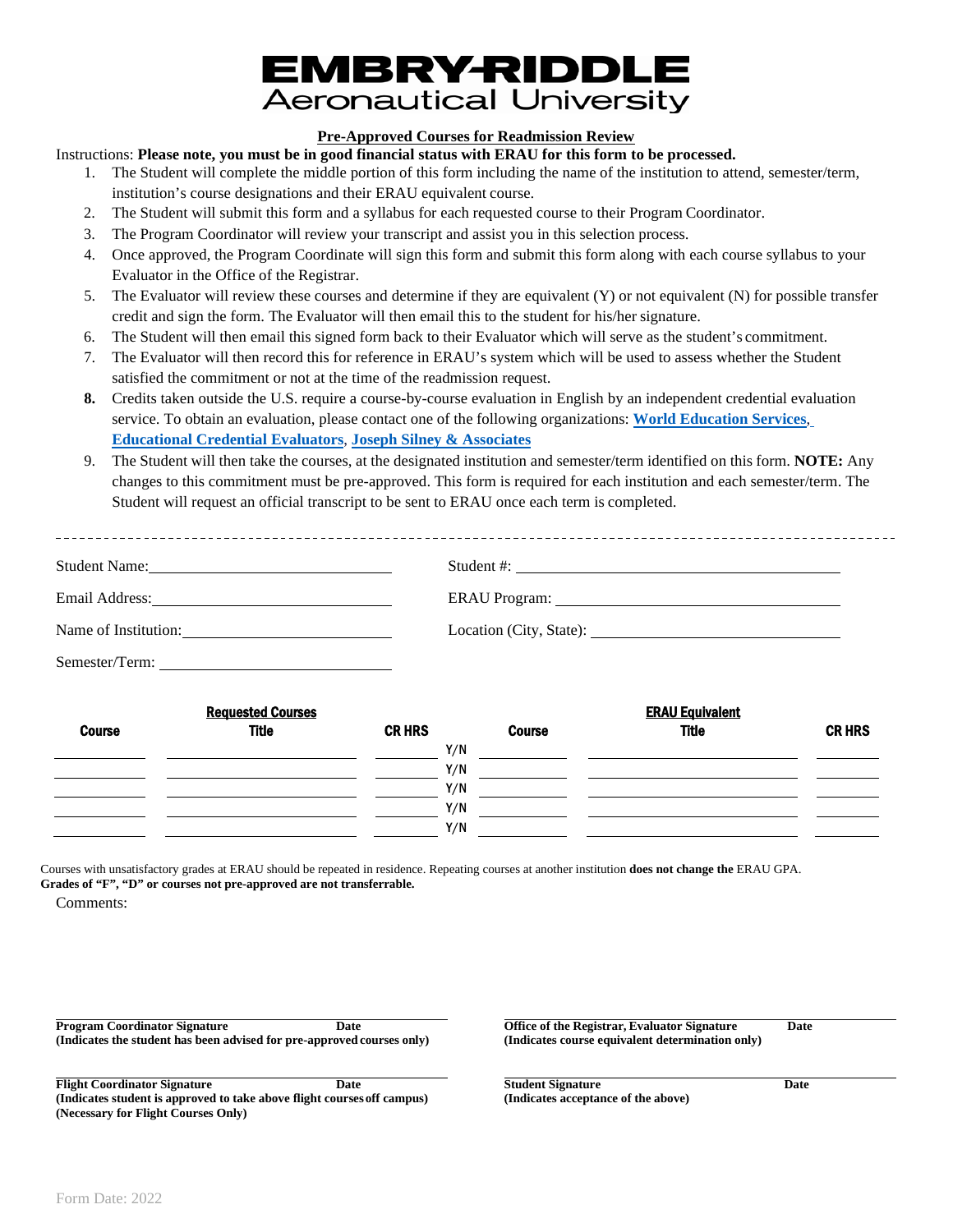

#### **Application For Readmission After Suspension Office of the Registrar, Daytona Beach Campus Readmission Committee Liaison 1 Aerospace Blvd., Daytona Beach, FL 32114-3900 Phone: 386-226-6339, Fax: 386-226-6335, Email: [dbrradmn@erau.edu](mailto:dbrradmn@erau.edu)**

**Student Information Deadline for submission (approximately 90 days prior to start of term)**

Please contact the Office of the Registrar for specific deadline dates.

| Student ID Number:             |                                                                                |                                                                                                                                                                                                                                | Date of Birth (mo./day/yr.):          |
|--------------------------------|--------------------------------------------------------------------------------|--------------------------------------------------------------------------------------------------------------------------------------------------------------------------------------------------------------------------------|---------------------------------------|
| Name: Last Last                |                                                                                |                                                                                                                                                                                                                                |                                       |
|                                | First                                                                          | Middle                                                                                                                                                                                                                         | Maiden/Former                         |
| Permanent/Mailing Address:     |                                                                                |                                                                                                                                                                                                                                |                                       |
|                                | Street                                                                         |                                                                                                                                                                                                                                | Apt. #                                |
| $\overline{\mathrm{City}}$     | State                                                                          | Country Country                                                                                                                                                                                                                | $\overline{Zip}$                      |
|                                |                                                                                |                                                                                                                                                                                                                                |                                       |
| <b>Admission Information</b>   |                                                                                |                                                                                                                                                                                                                                |                                       |
| Indicate your desired major:   |                                                                                | Date of Suspension: 2000 and 2000 and 2000 and 2000 and 2000 and 2000 and 2000 and 2000 and 2000 and 2000 and 2000 and 2000 and 2000 and 2000 and 2000 and 2000 and 2000 and 2000 and 2000 and 2000 and 2000 and 2000 and 2000 |                                       |
| First Choice:                  |                                                                                |                                                                                                                                                                                                                                | Indicate the term you wish to return: |
| Second Choice: New York 1988   |                                                                                | Campus you wish to attend:                                                                                                                                                                                                     |                                       |
| resident of the U.S.?          | Are you a permanent $Yes( )No( )$                                              | Are you a citizen<br>of the U.S.?                                                                                                                                                                                              | Yes(<br>)No(                          |
|                                |                                                                                | If not a U.S. citizen, indicate country of citizenship:                                                                                                                                                                        |                                       |
| <b>Educational Information</b> | List below all colleges/universities you have attended while away from ERAU:   |                                                                                                                                                                                                                                |                                       |
| Name of School                 | Location                                                                       | Dates of Attendance                                                                                                                                                                                                            | Hours Earned                          |
| Name of School                 | Location                                                                       | Dates of Attendance                                                                                                                                                                                                            | Hours Earned                          |
| <b>Flight Information</b>      | List all flight training, certificates or ratings earned while away from ERAU: |                                                                                                                                                                                                                                |                                       |
| Name of School                 | Location                                                                       | Dates of Attendance                                                                                                                                                                                                            | Ratings/Certificate Earned            |
| Name of School                 | Location                                                                       | Dates of Attendance                                                                                                                                                                                                            | Ratings/Certificate Earned            |